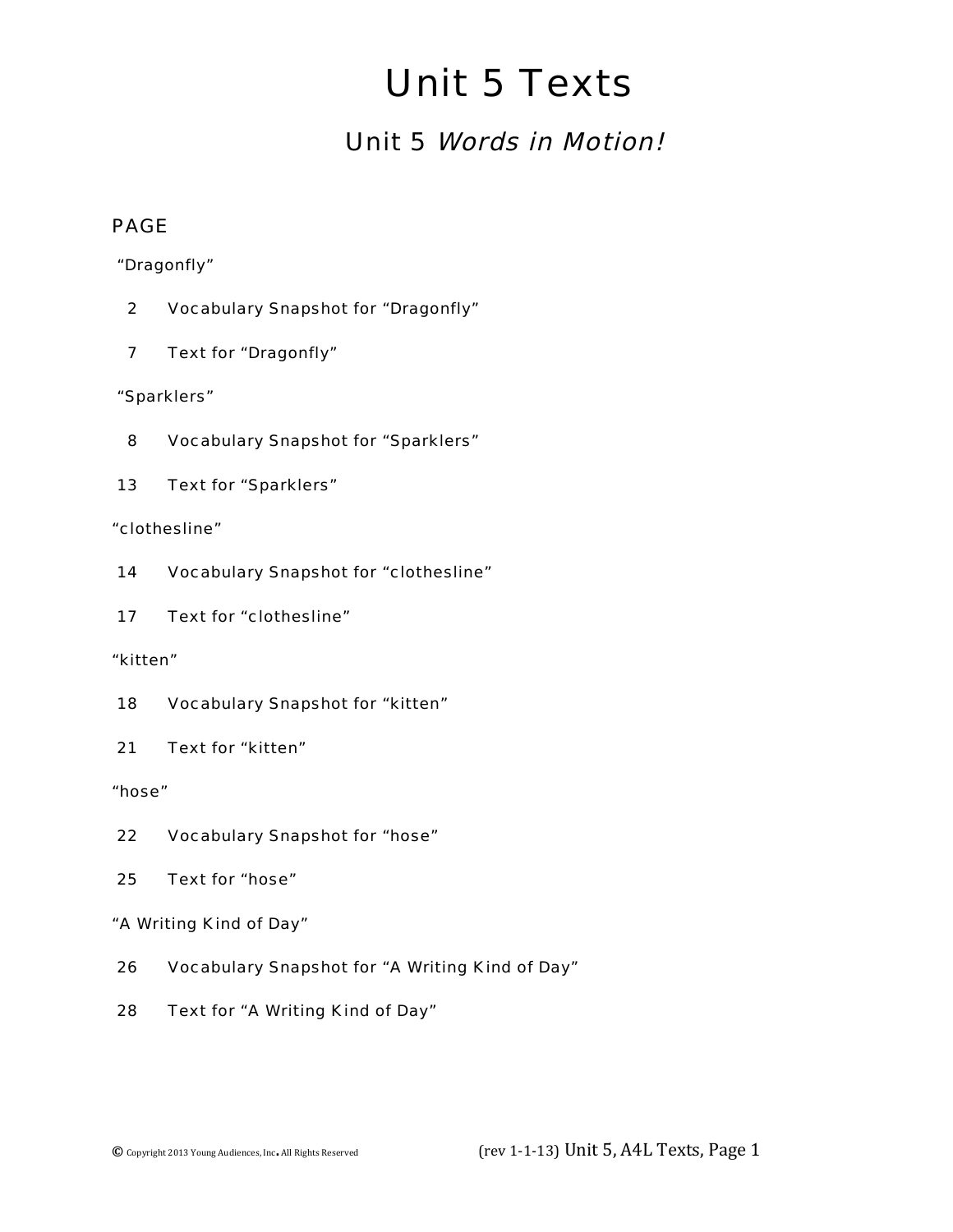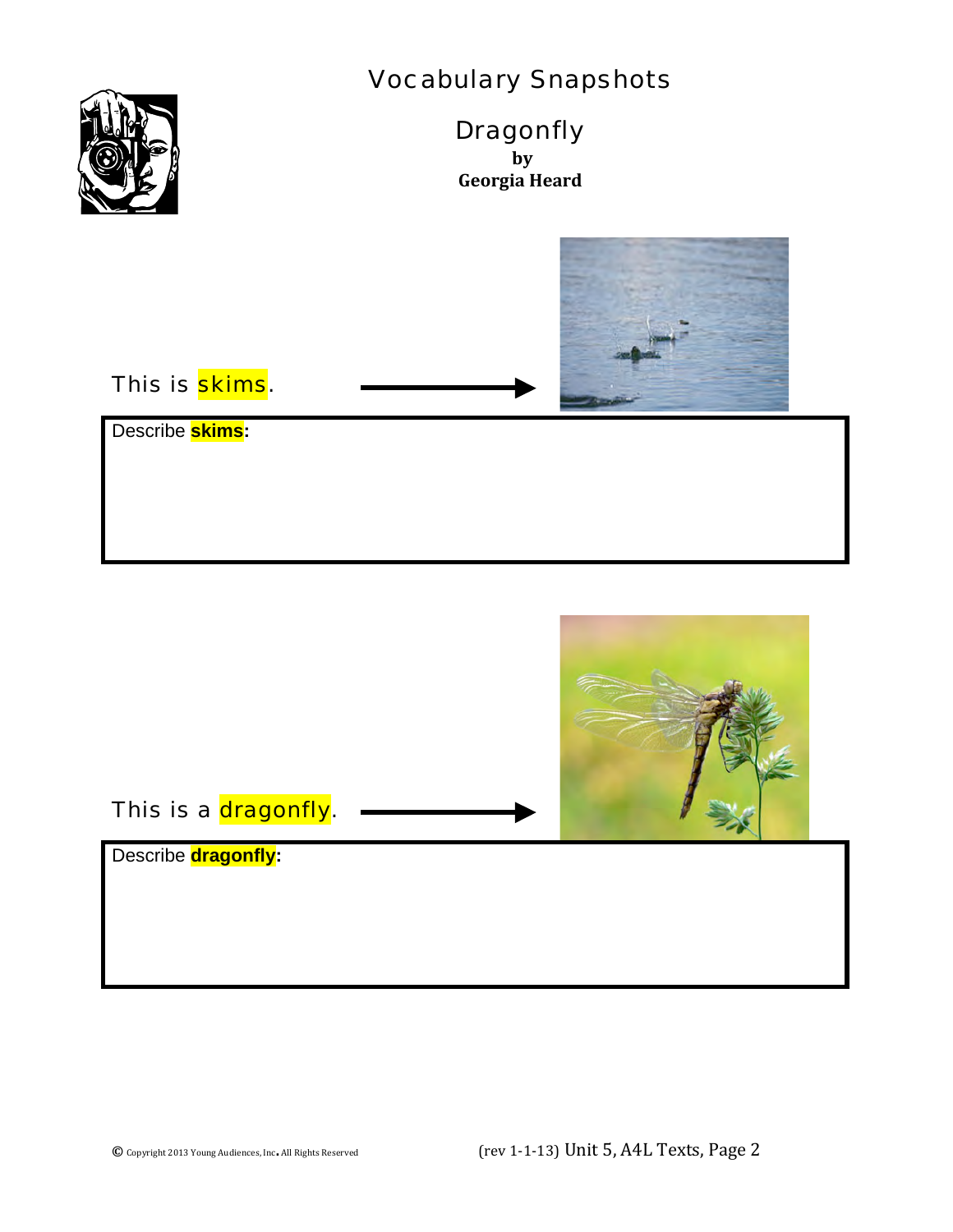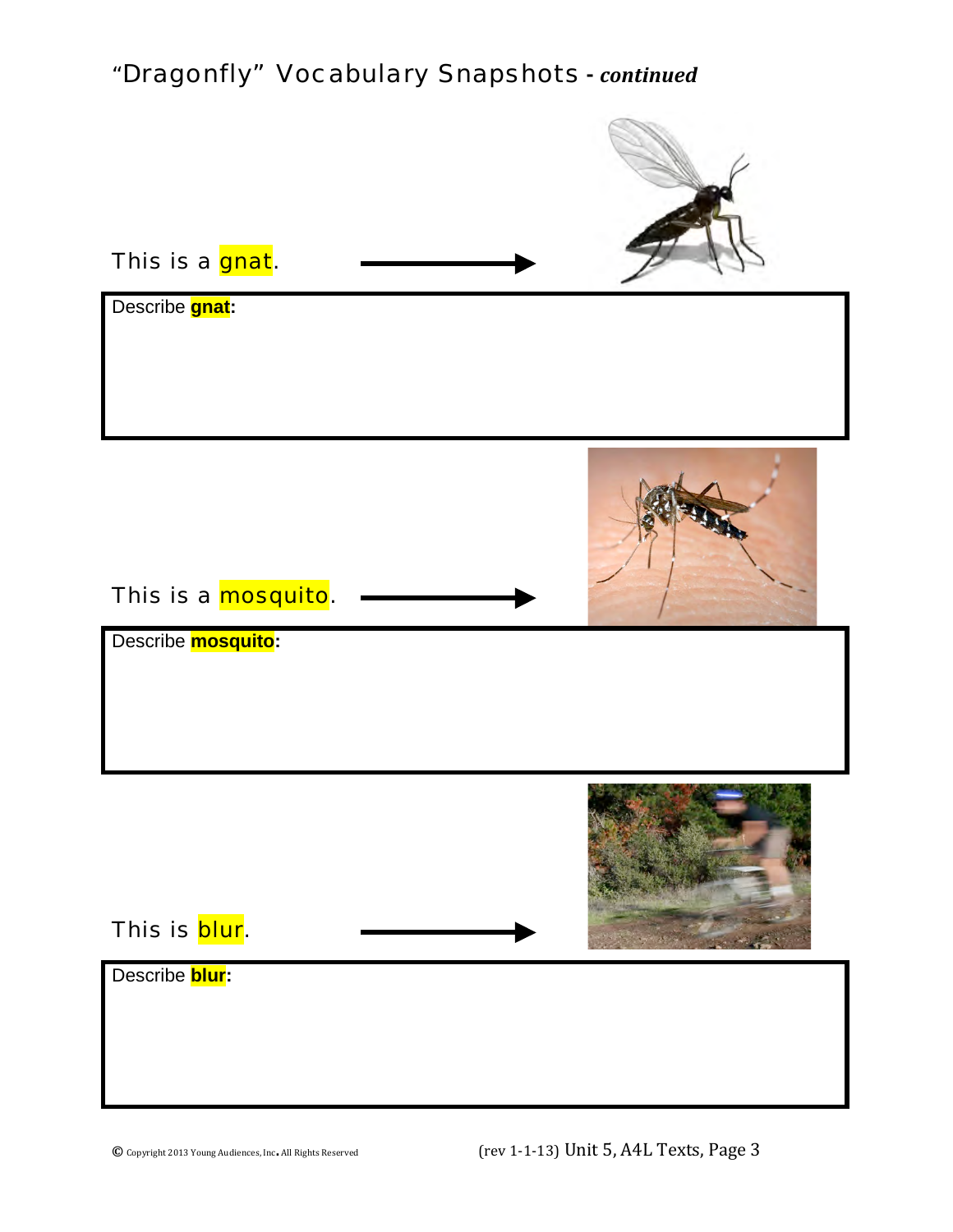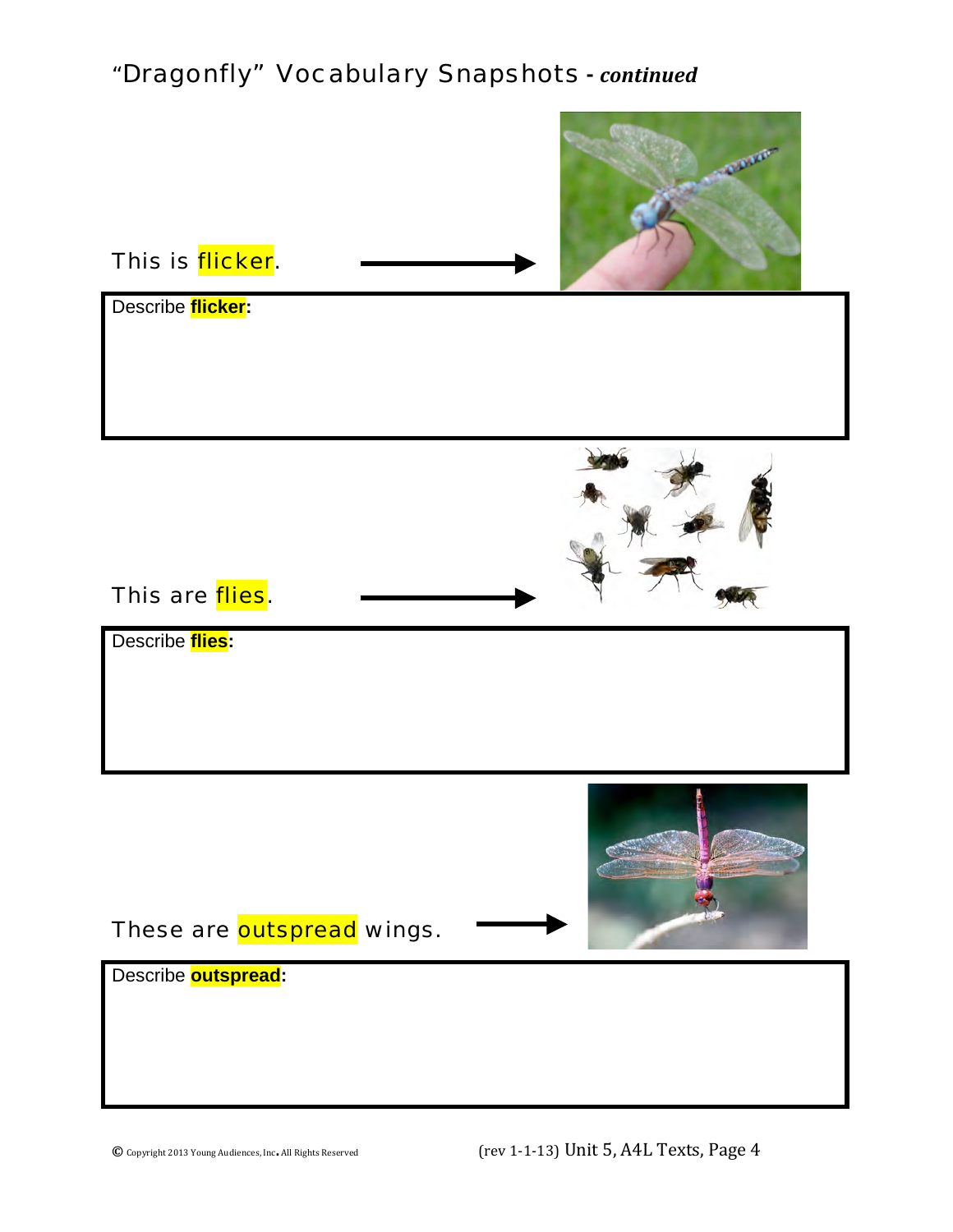

This is a dock.

Describe **dock:**



This is a stained-glass window.

Describe **stained-glass window:**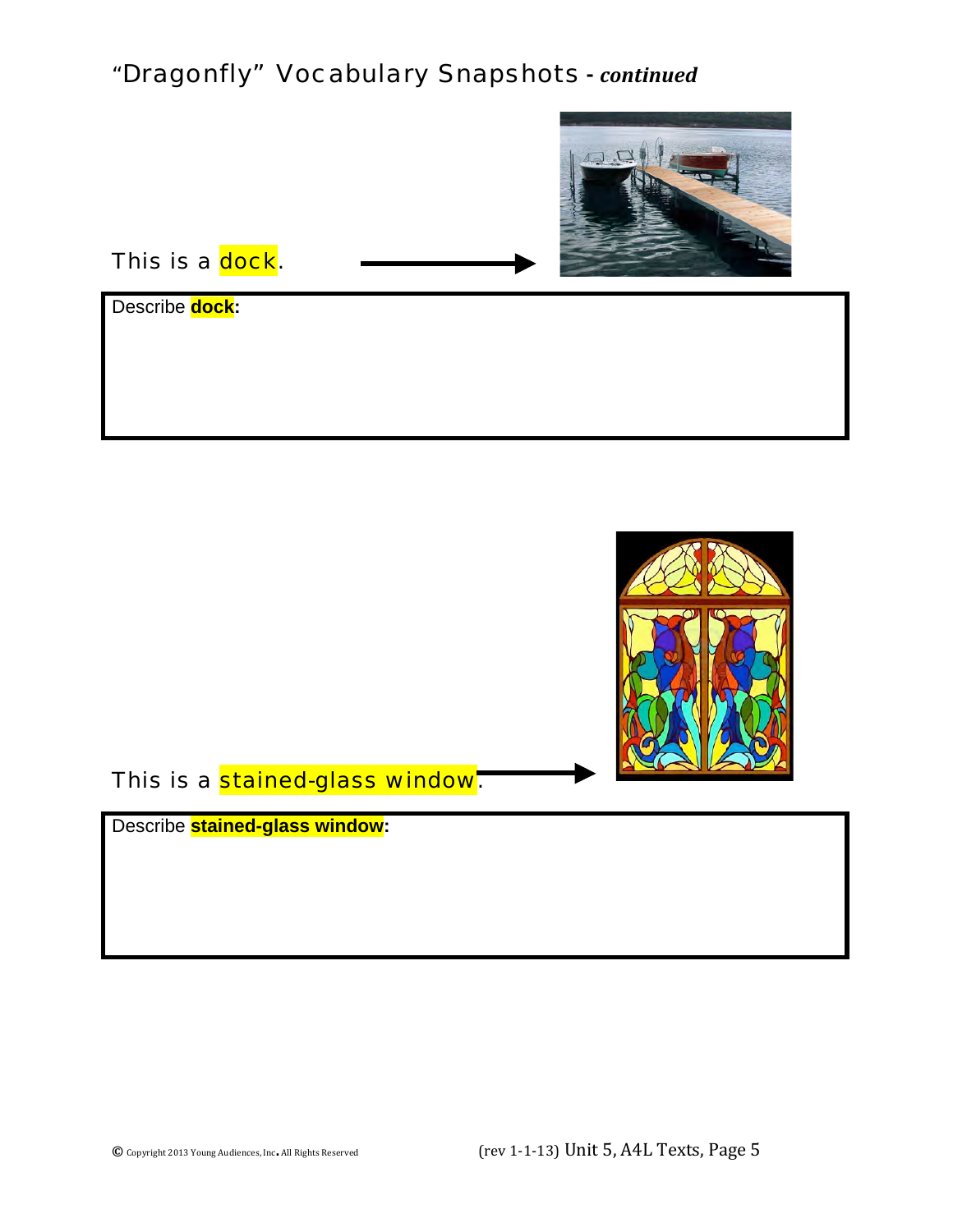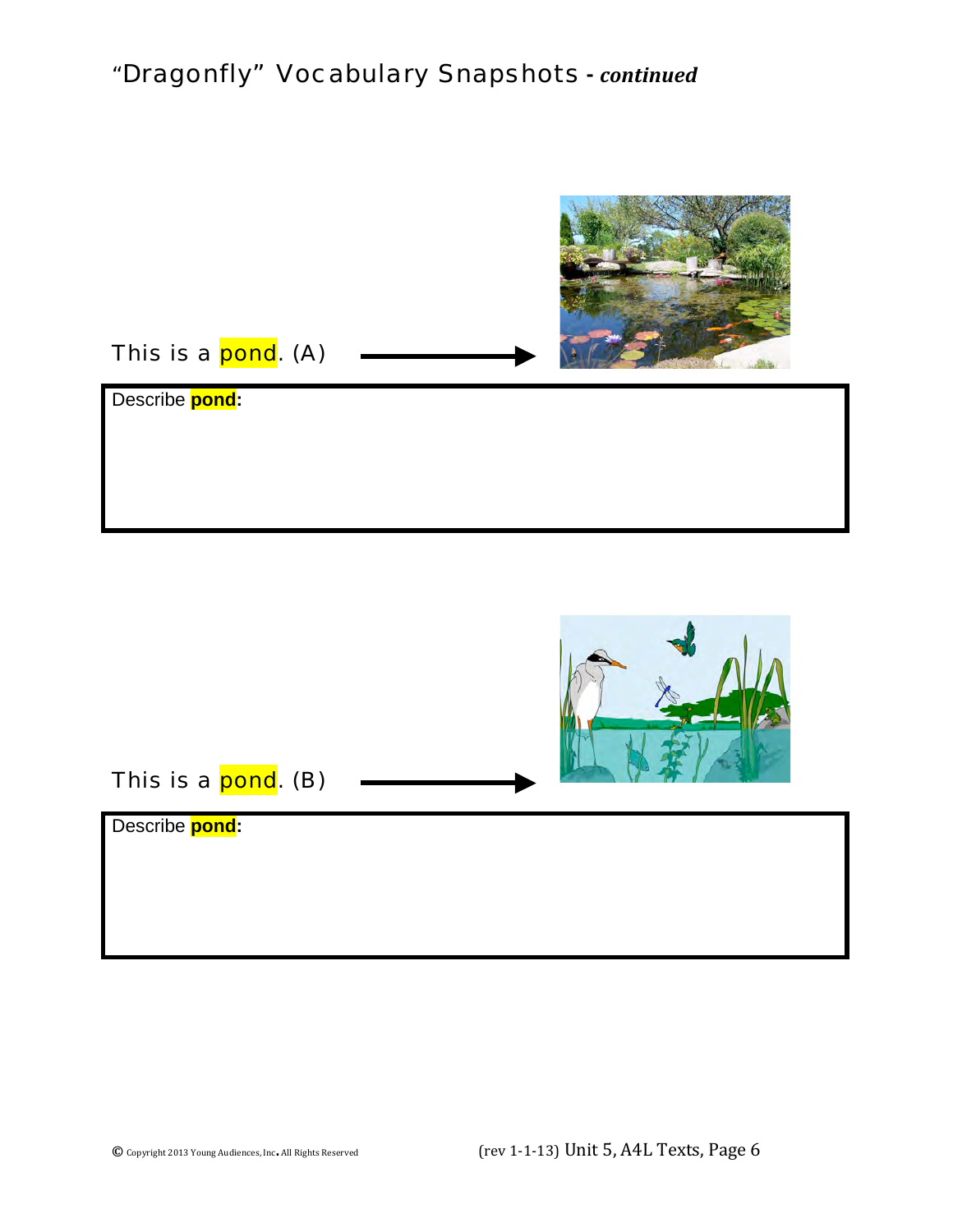#### **Dragonfly By Georgia Heard**

It skims the pond's surface, Searching for gnats, mosquitoes, and flies. Outspread wings blur with speed.

It touches down And stops to sun itself on the dock.

Wings flicker and still: Stained-glass windows With sun shining through.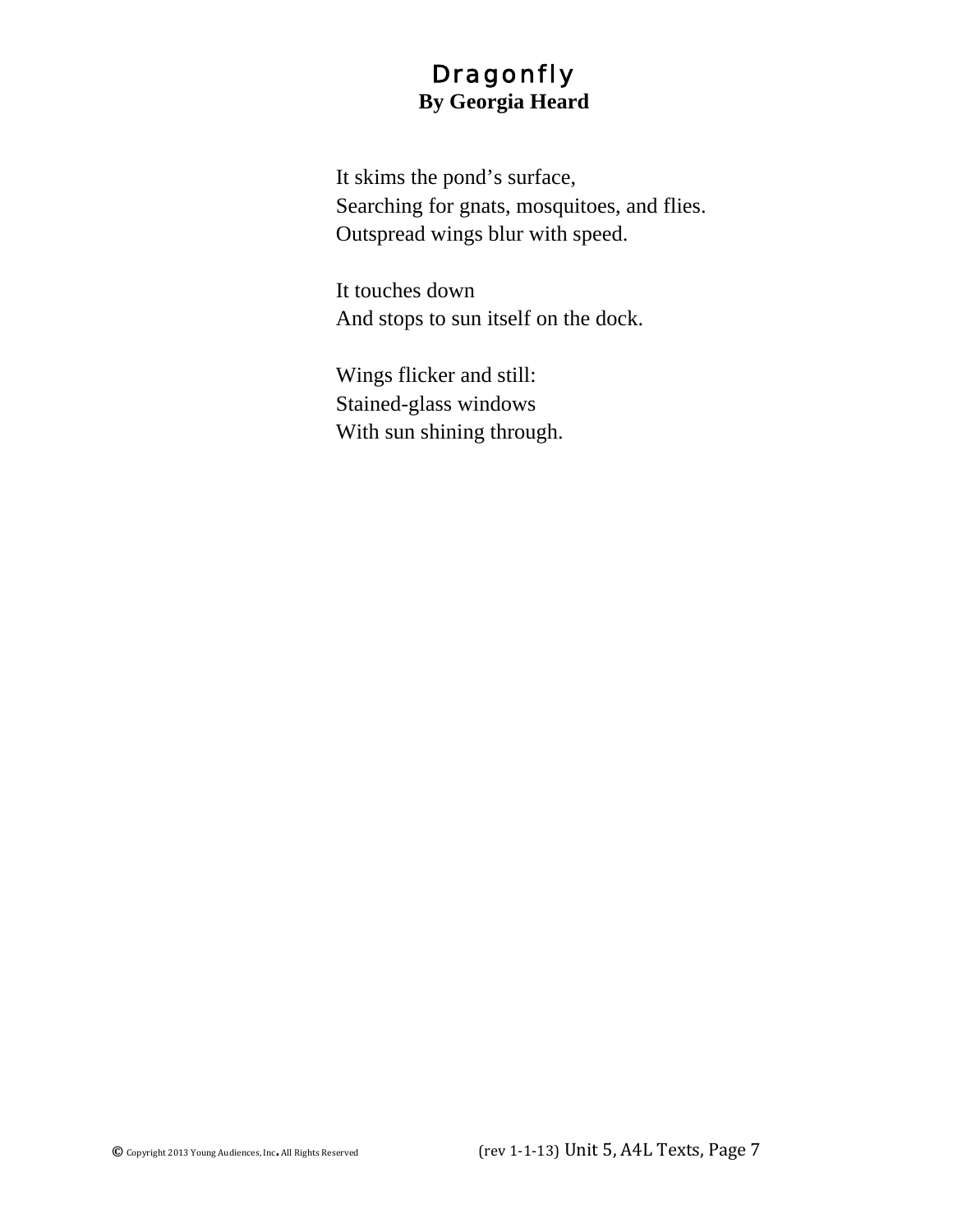

## Vocabulary Snapshots

**Sparklers by Mark Vinz**



#### This is a **sparkler**.

Describe **sparkler:**



#### This is twirling.

Describe **twirling:**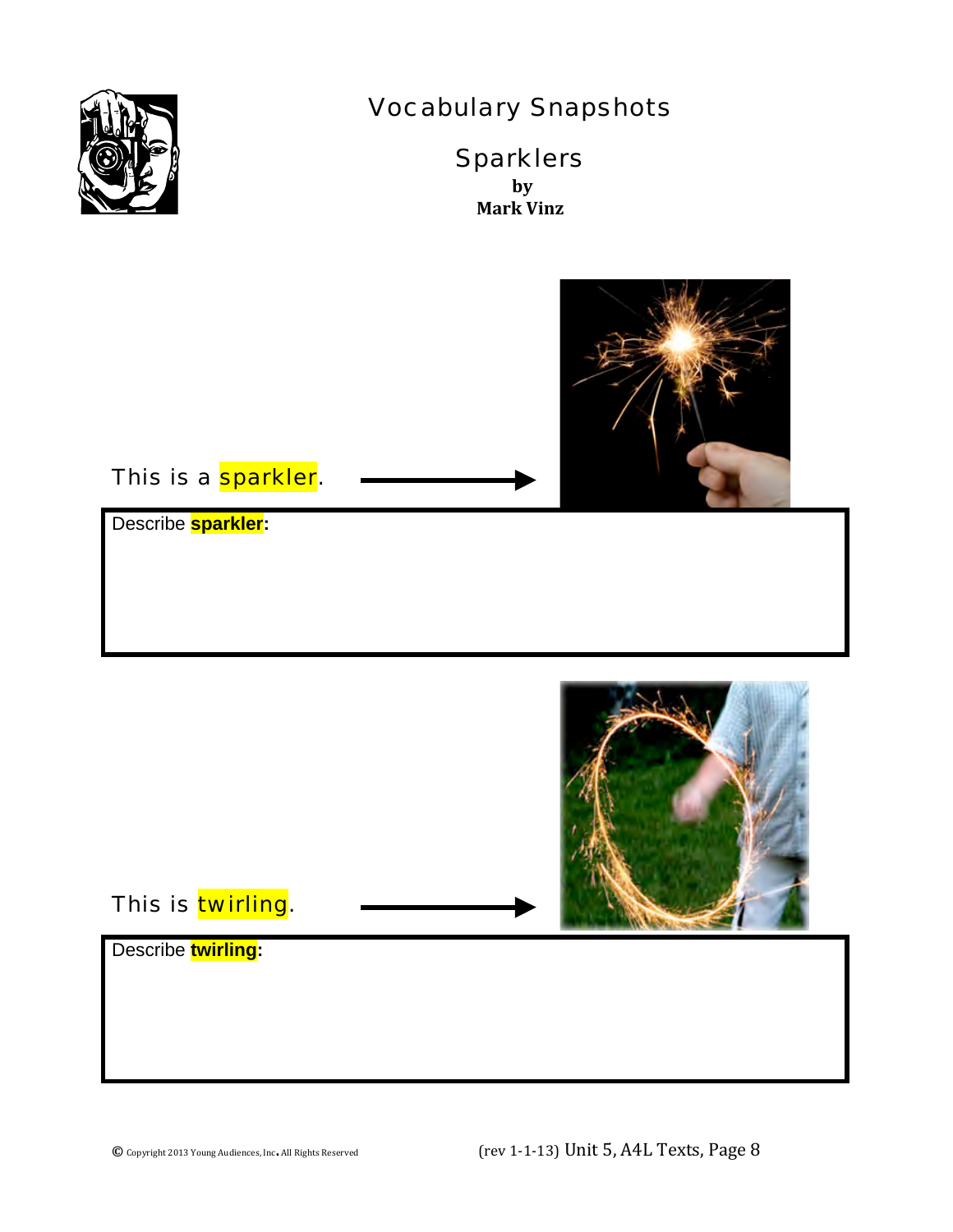### "Sparklers"Vocabulary Snapshots **-** *continued*

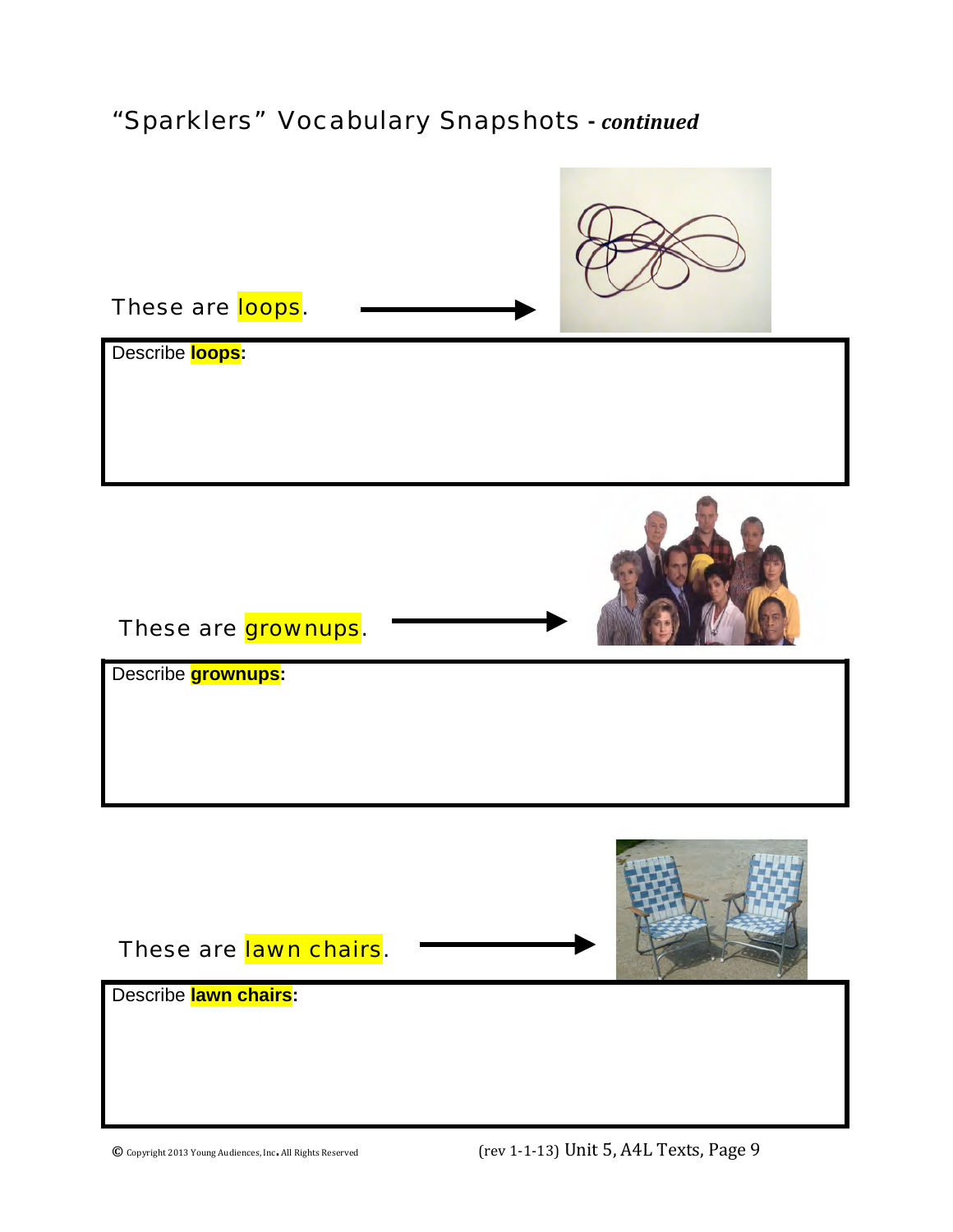## "Sparklers"Vocabulary Snapshots **–** *continued*

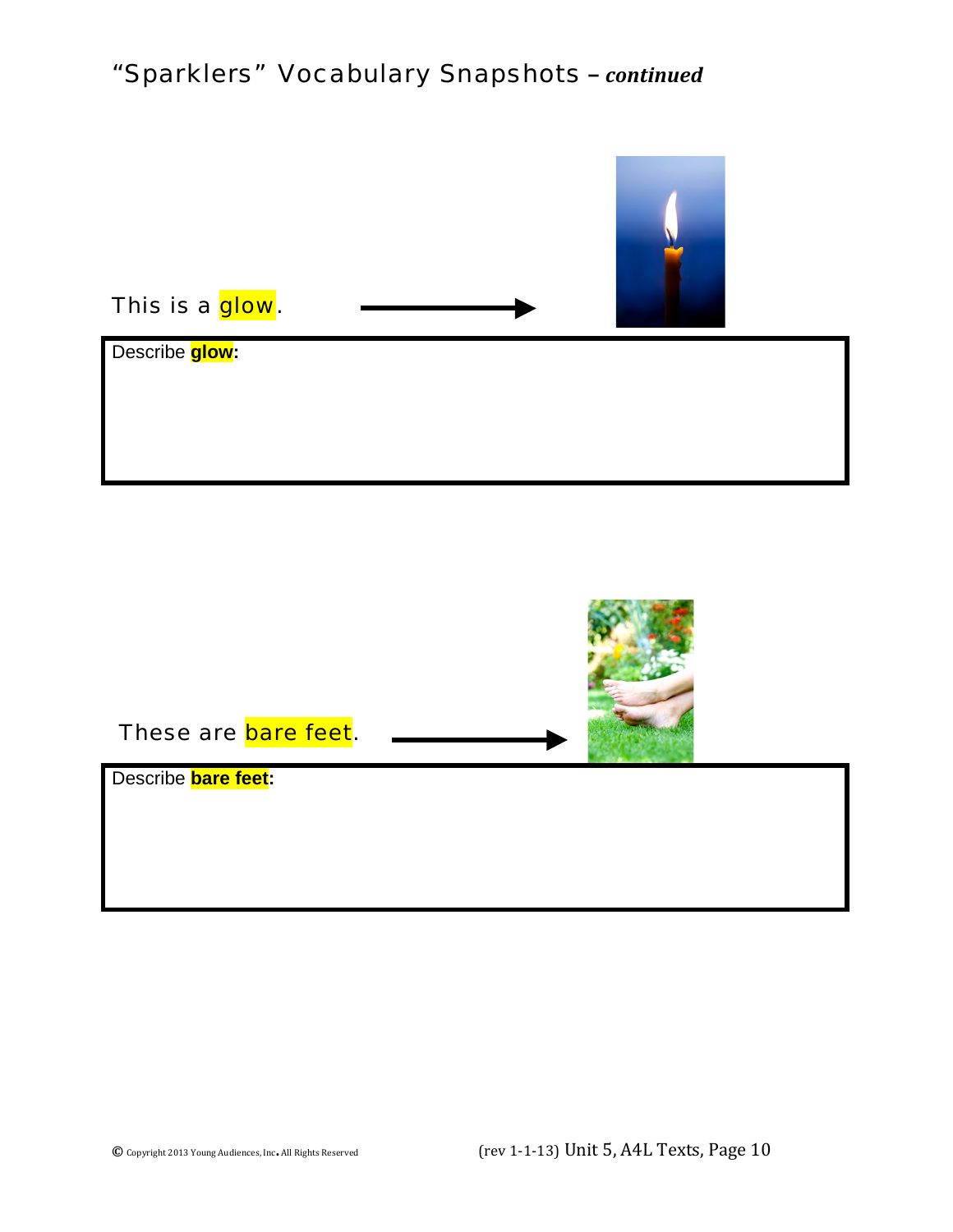### "Sparklers"Vocabulary Snapshots **-** *continued*

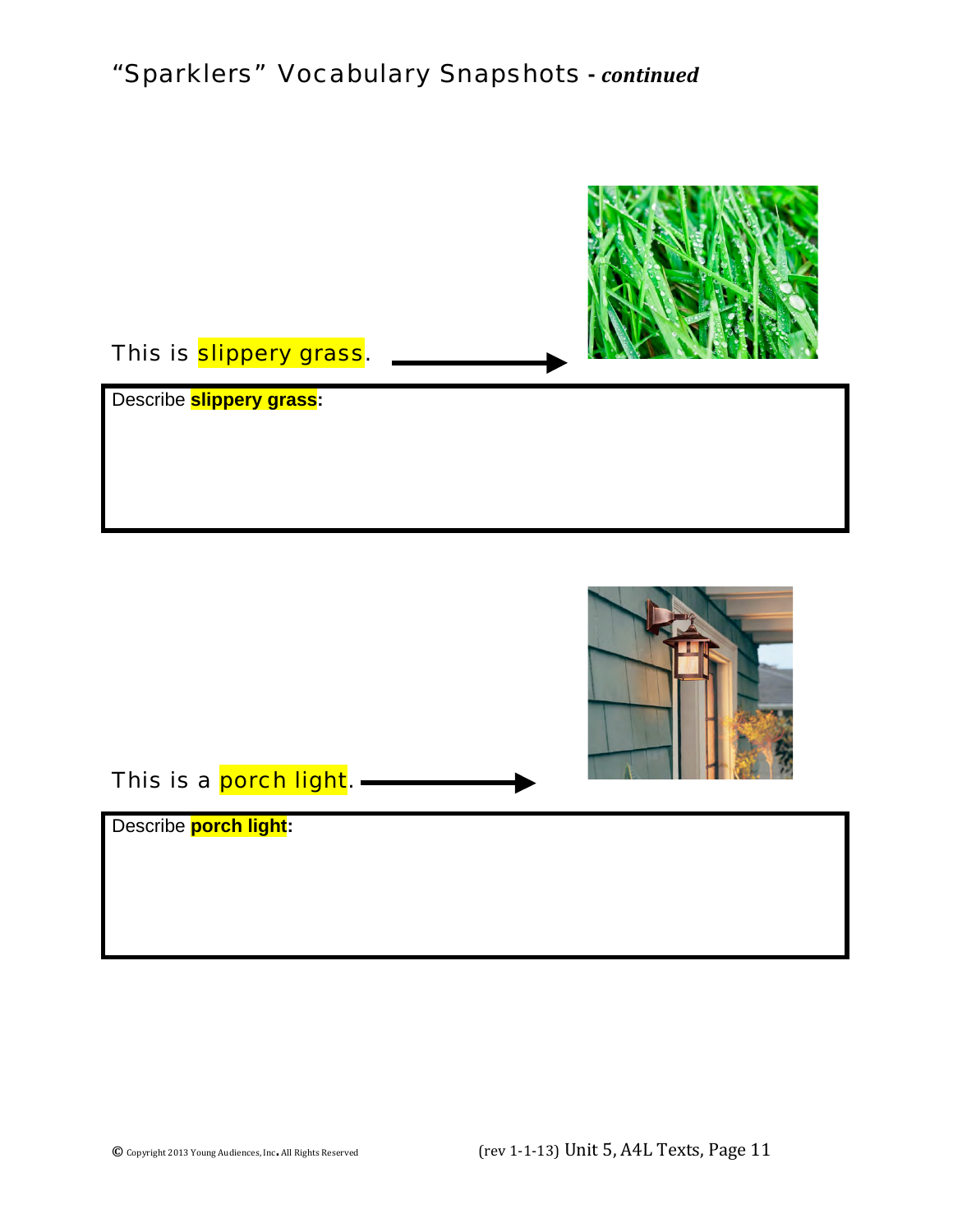## "Sparklers"Vocabulary Snapshots **–** *continued*



This is **Independence Day**.

Describe **Independence Day:**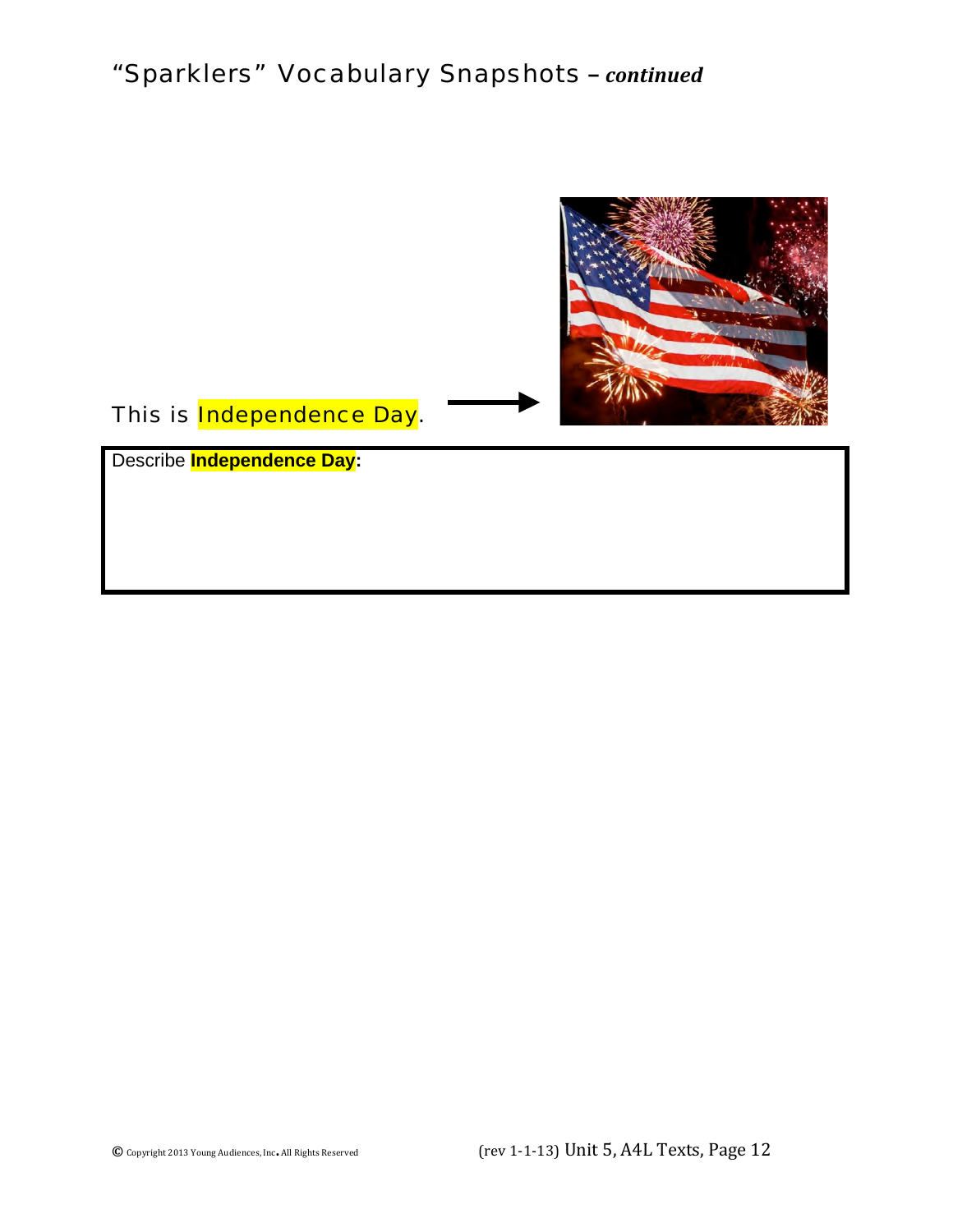#### Sparklers **By Mark Vinz**

Twirling our frantic loops and circles, We cried out *look!* to the grownups Watching from their lawn chairs, Afraid they'd somehow miss the Giddy slash of every turn and leap Until the last glow died and we went back, Warned each time about burnt hands And bare feet flying in slippery grass. Again! We shouted, and ran as far Beyond the porch light as we dared, For this was Independence Day And we were too busy to listen, Writing our names in thin air.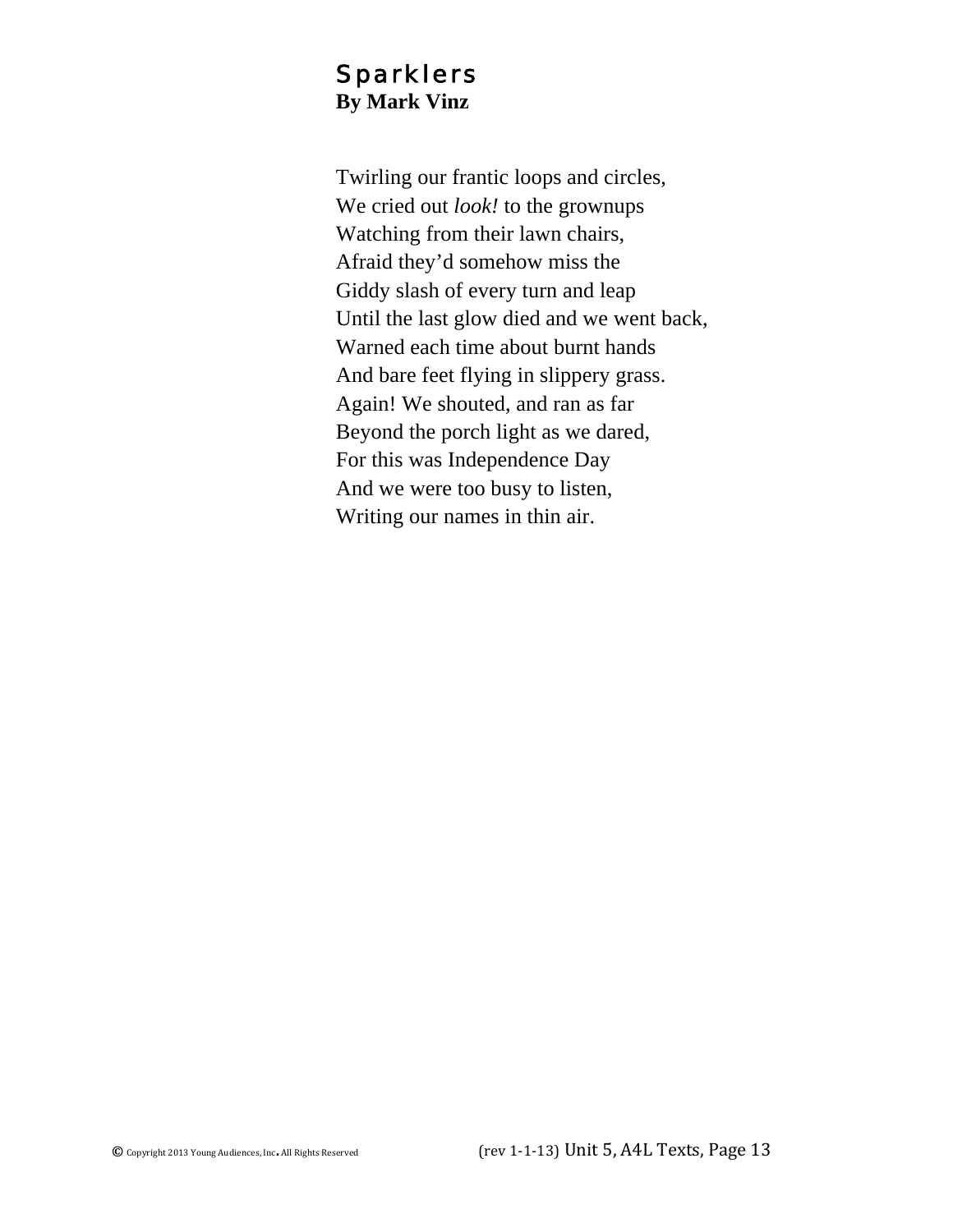

## Vocabulary Snapshots

#### clothesline **by Ralph Fletcher**



#### This is a clothesline.-

Describe **clothesline:**

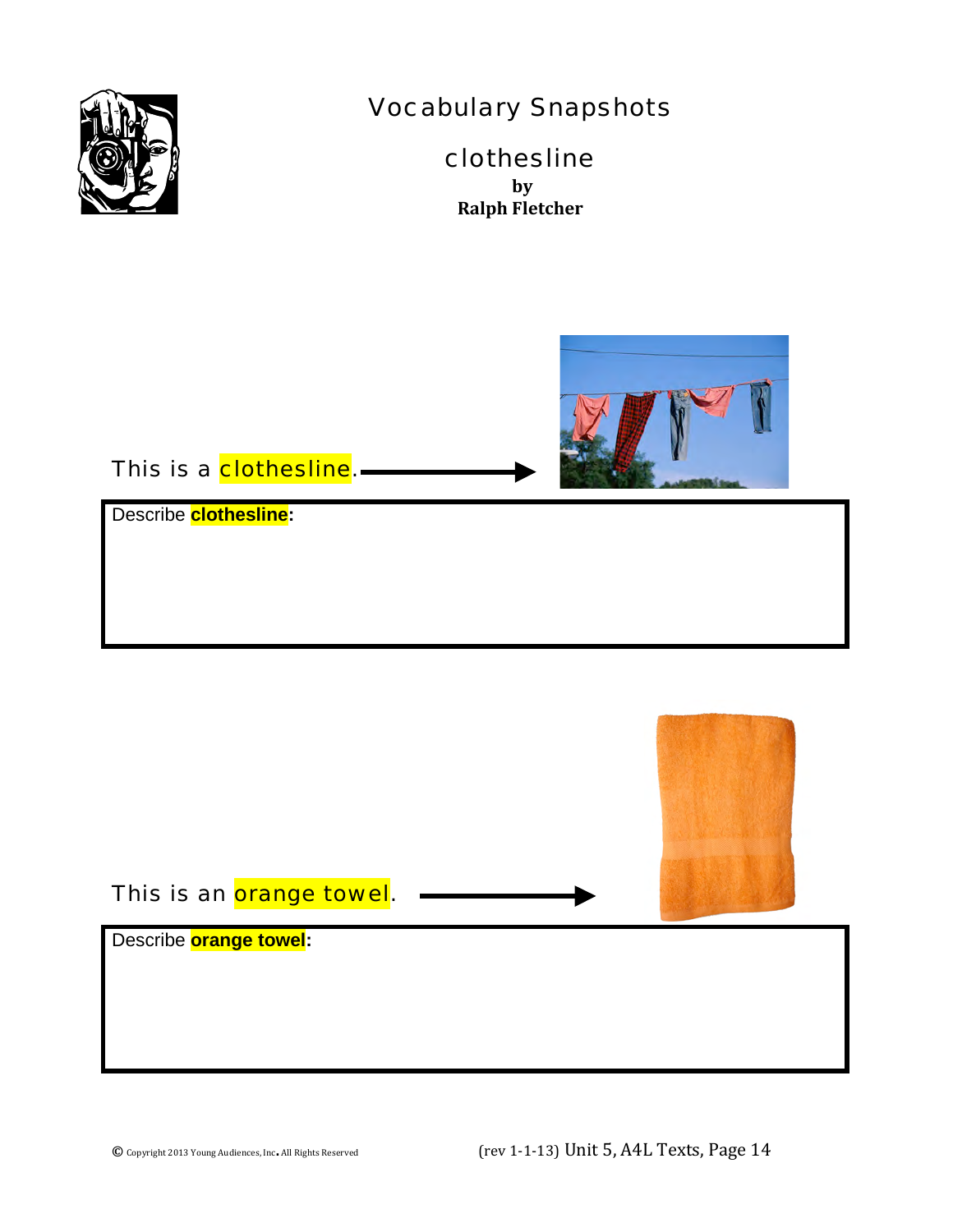## "clothesline" Vocabulary Snapshots **-** *continued*

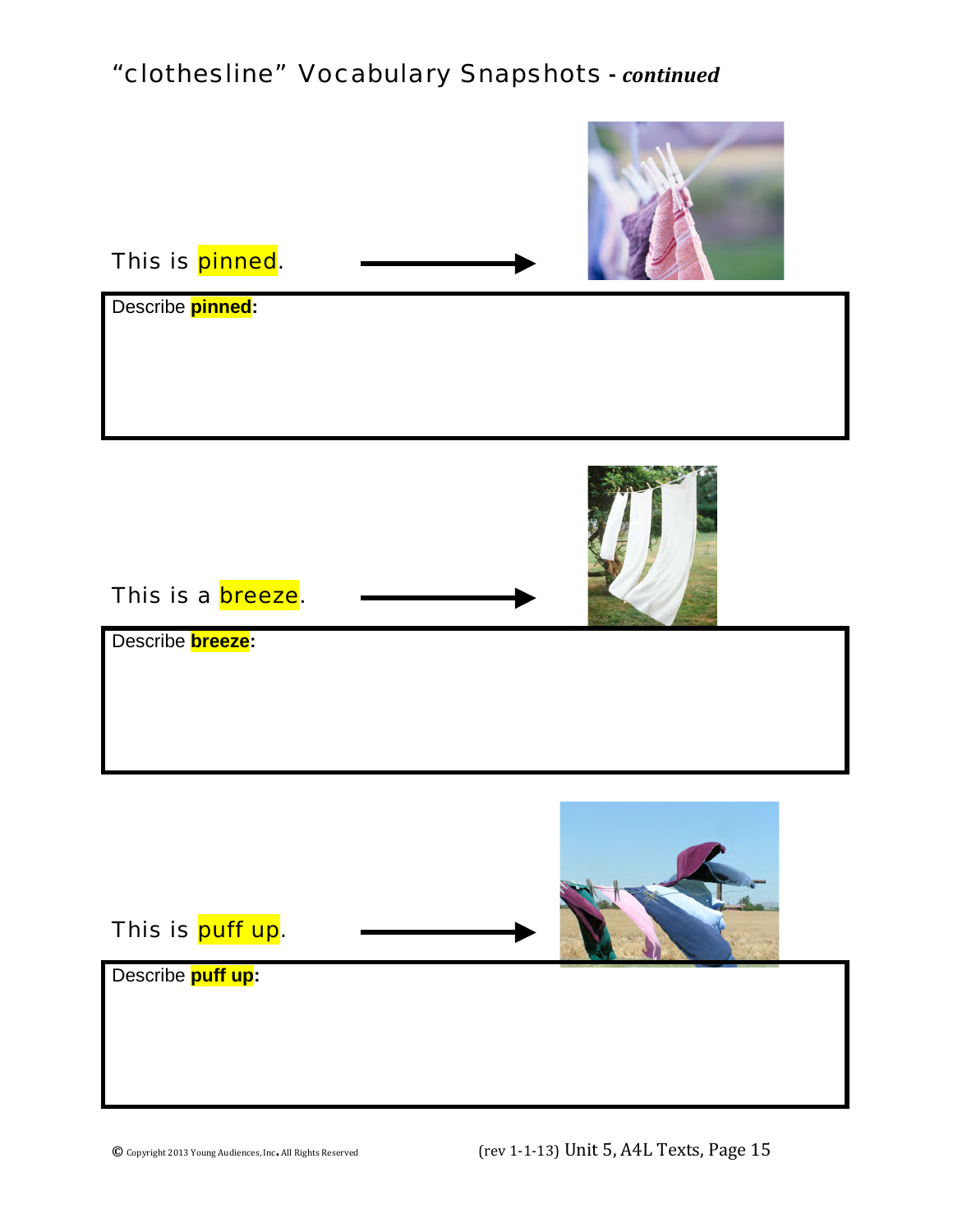### "clothesline" Vocabulary Snapshots **-** *continued*

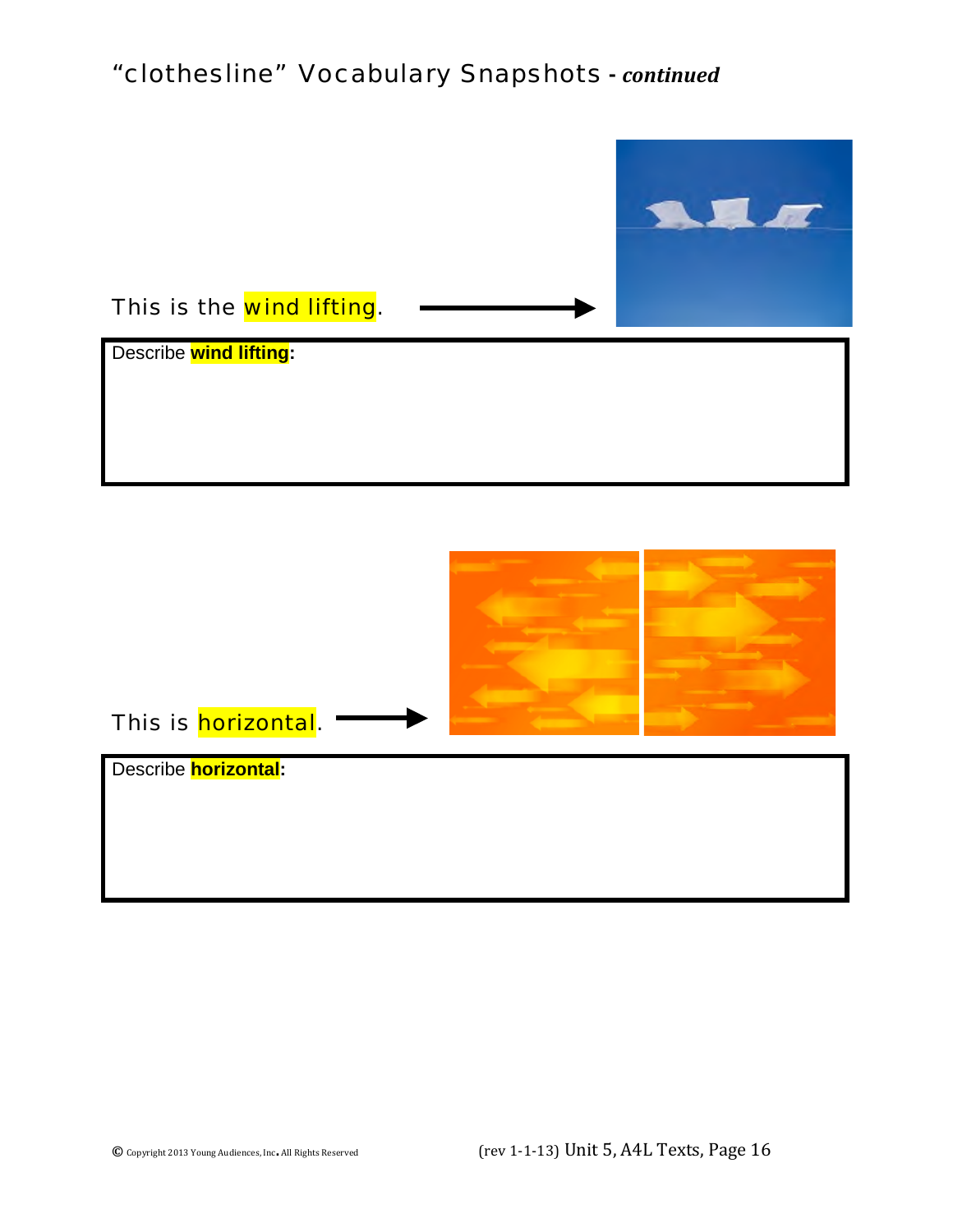#### clothesline **By Ralph Fletcher**

There's an orange towel and two white t-shirts pinned at the waist all trying to dry themselves in the breeze.

Filled with air the two t-shirts puff up with sudden bodies real and muscular which vanish when then wind dies.

The wind lifts the towel until it lies horizontal as if trying to screw up the nerve to let go and fly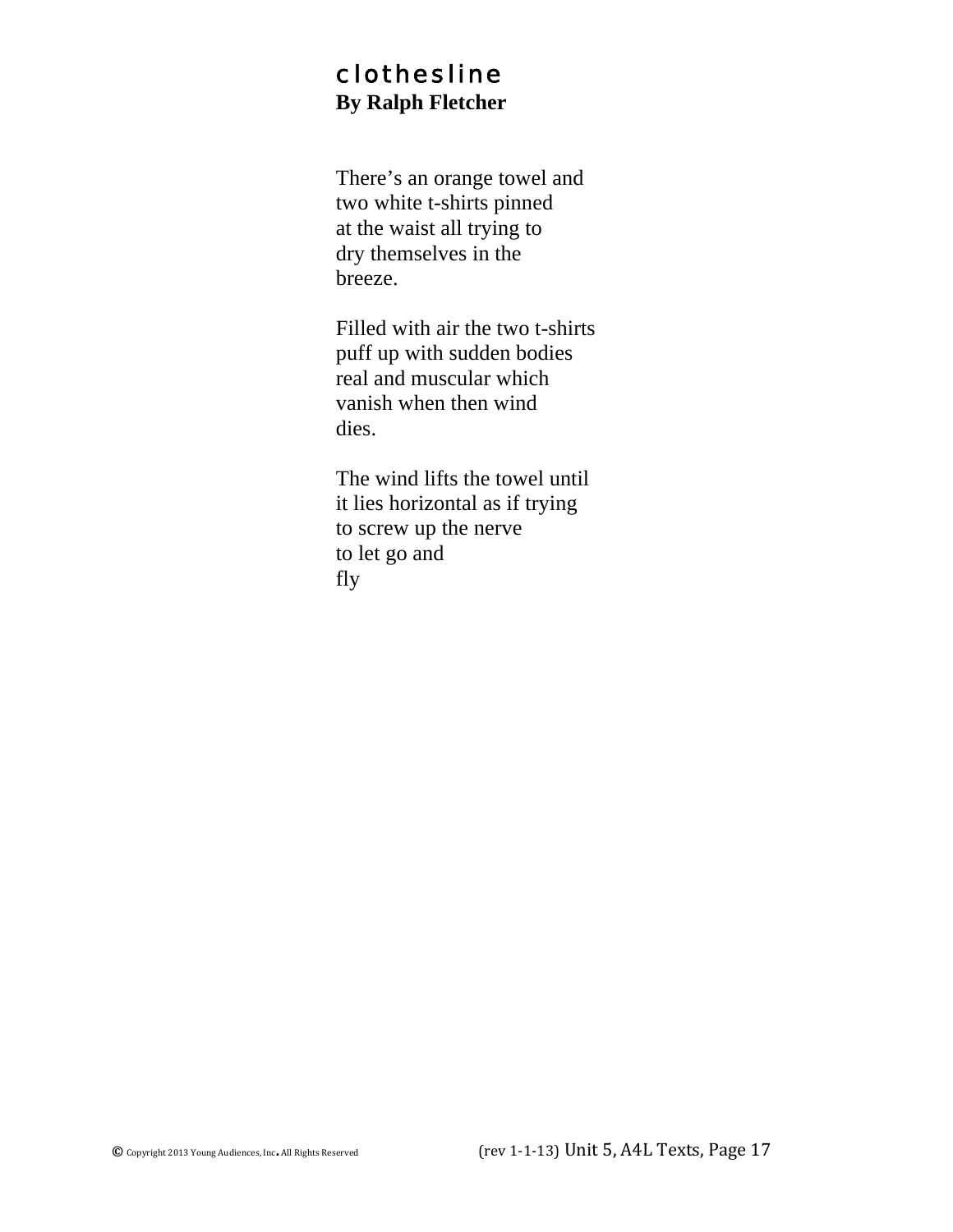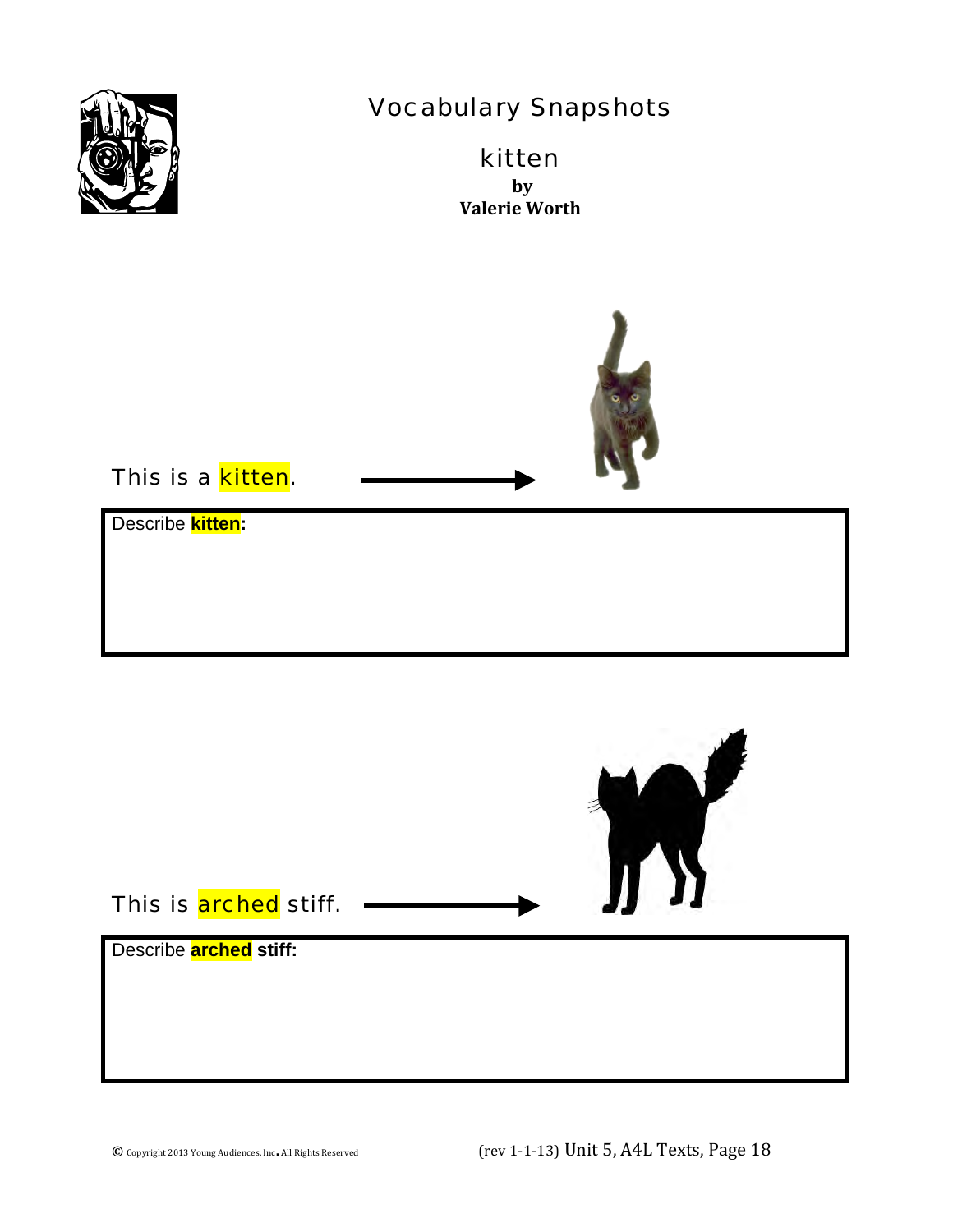### "kitten"Vocabulary Snapshots **-** *continued*

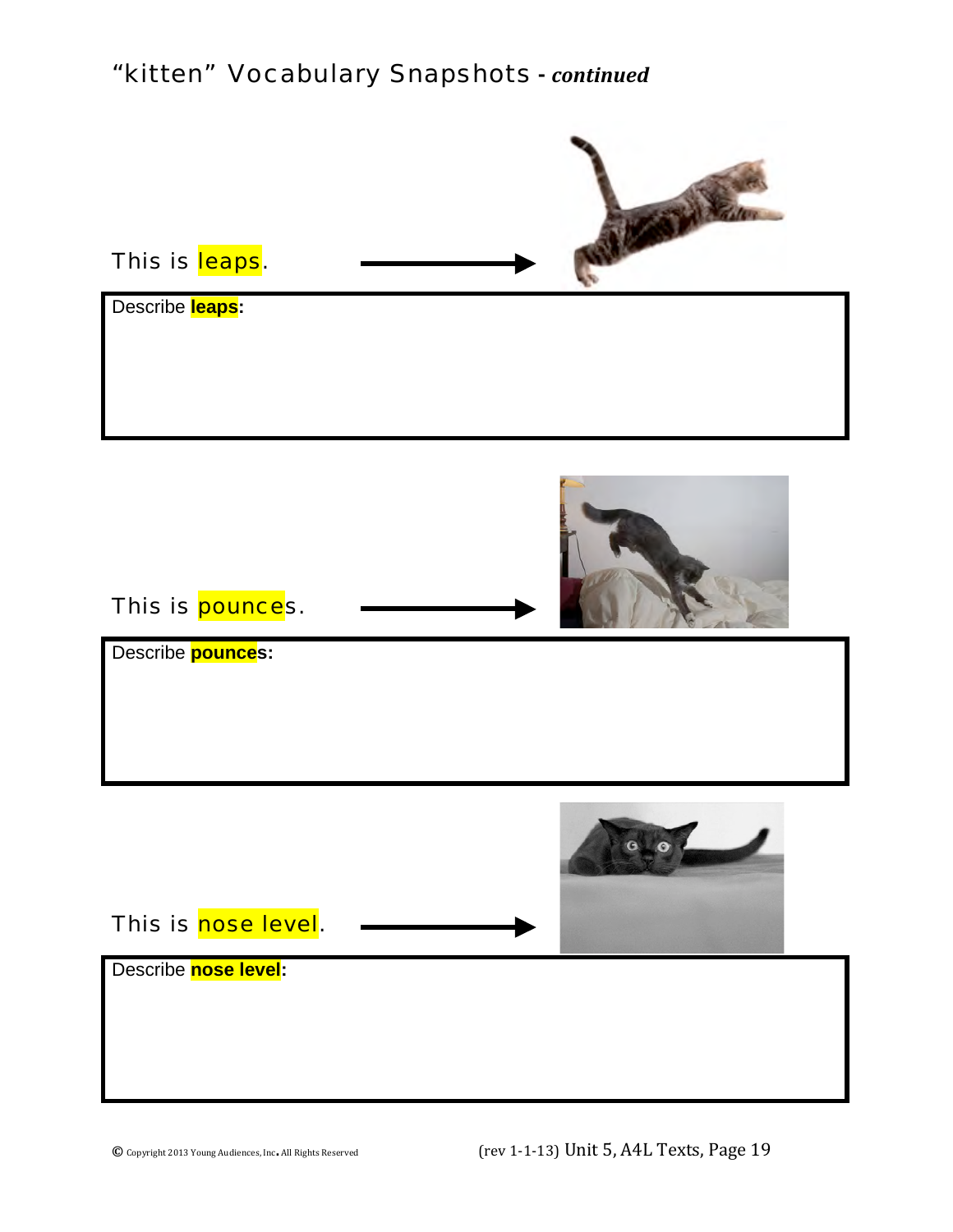### "kitten"Vocabulary Snapshots **-** *continued*

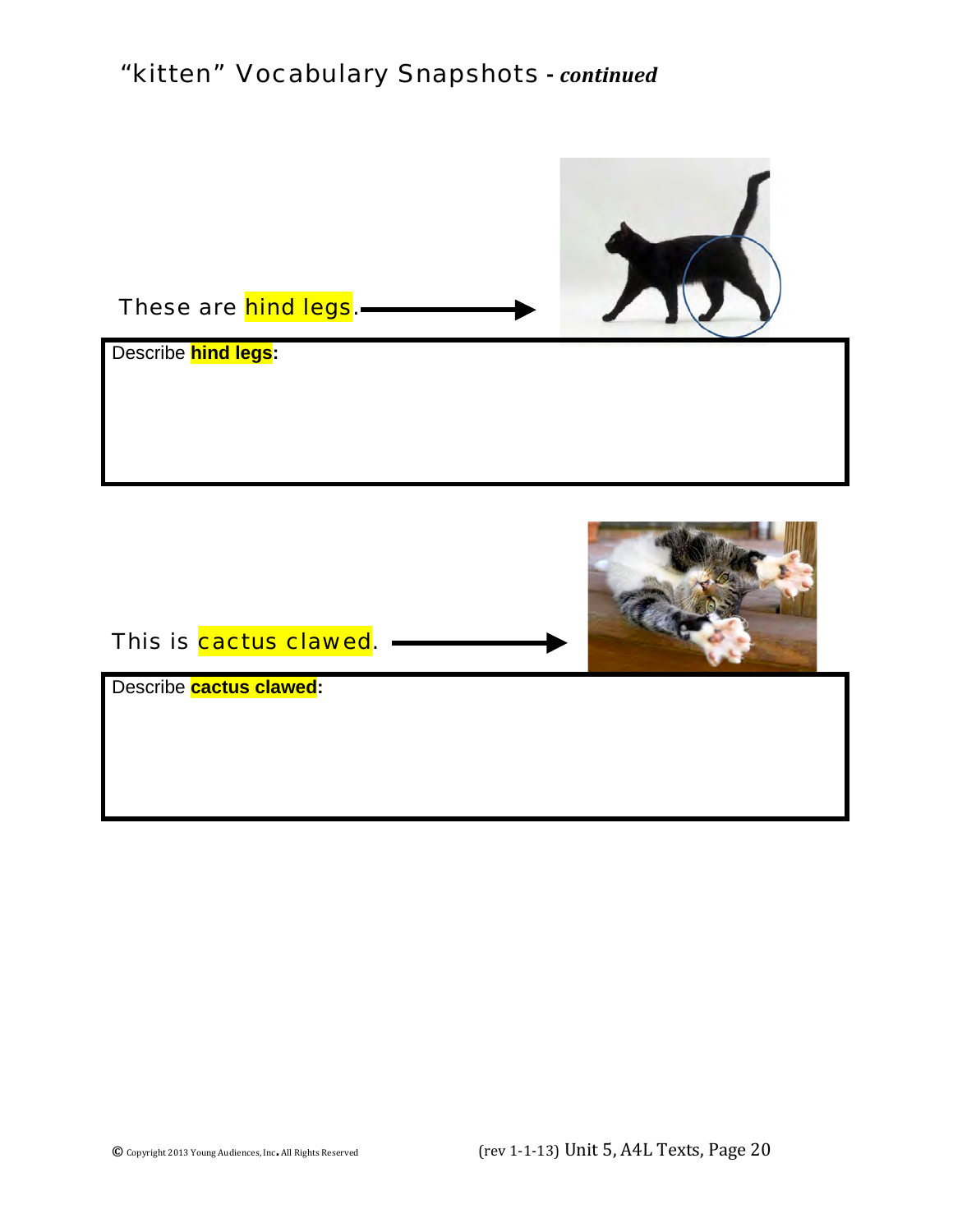#### kitten **By Valerie Worth**

The black kitten, Arched stiff, Dances sidewise From behind The chair, leaps, Tears away with Ears back, spins, Lands crouched Flat on the floor, Sighting something At nose level, Her eyes round As oranges, her Hind legs marking Time: then she Pounces, cactus-Clawed, upon A strayed Strand of fluff: Can anyone Believe that she Doesn't ask us To laugh?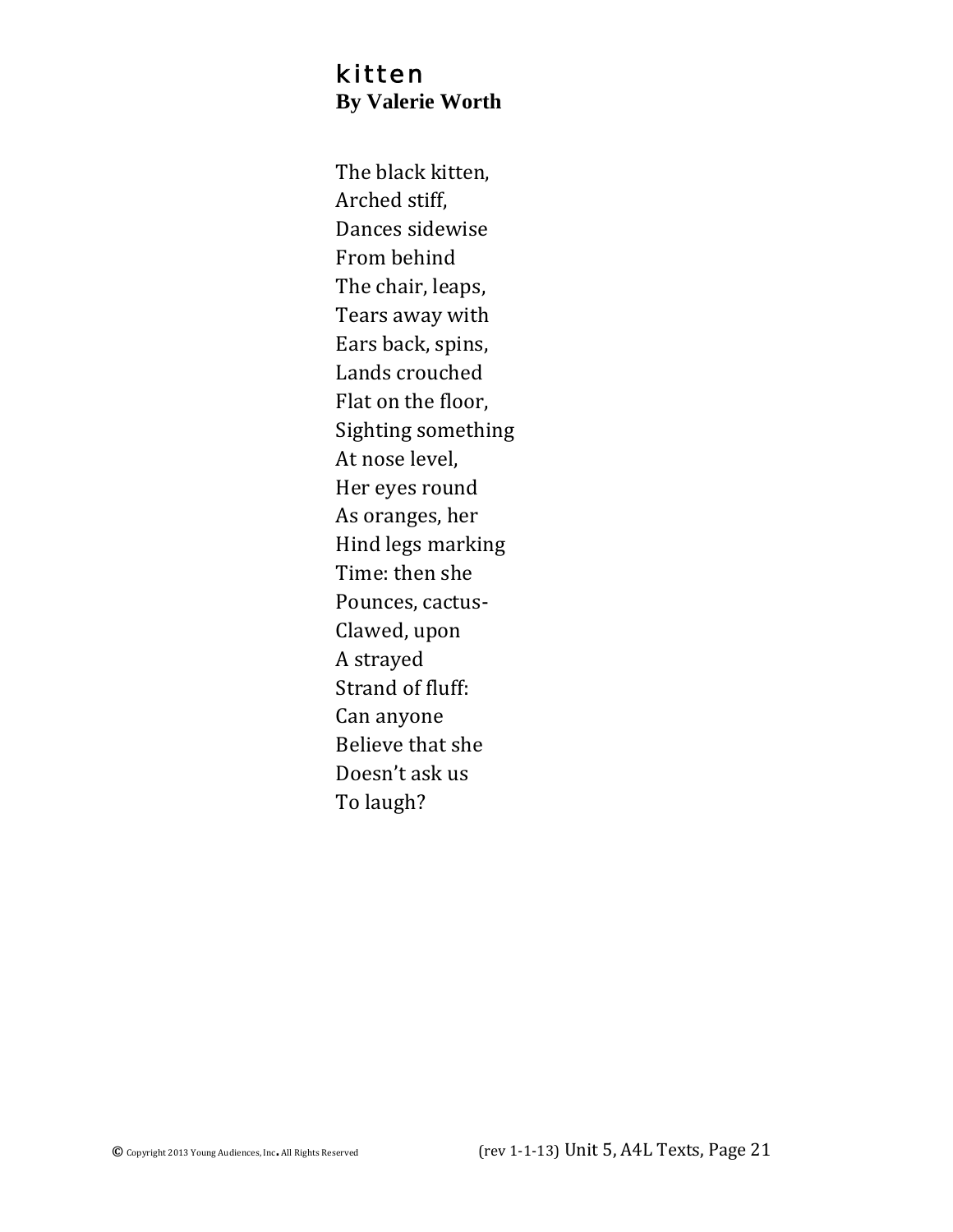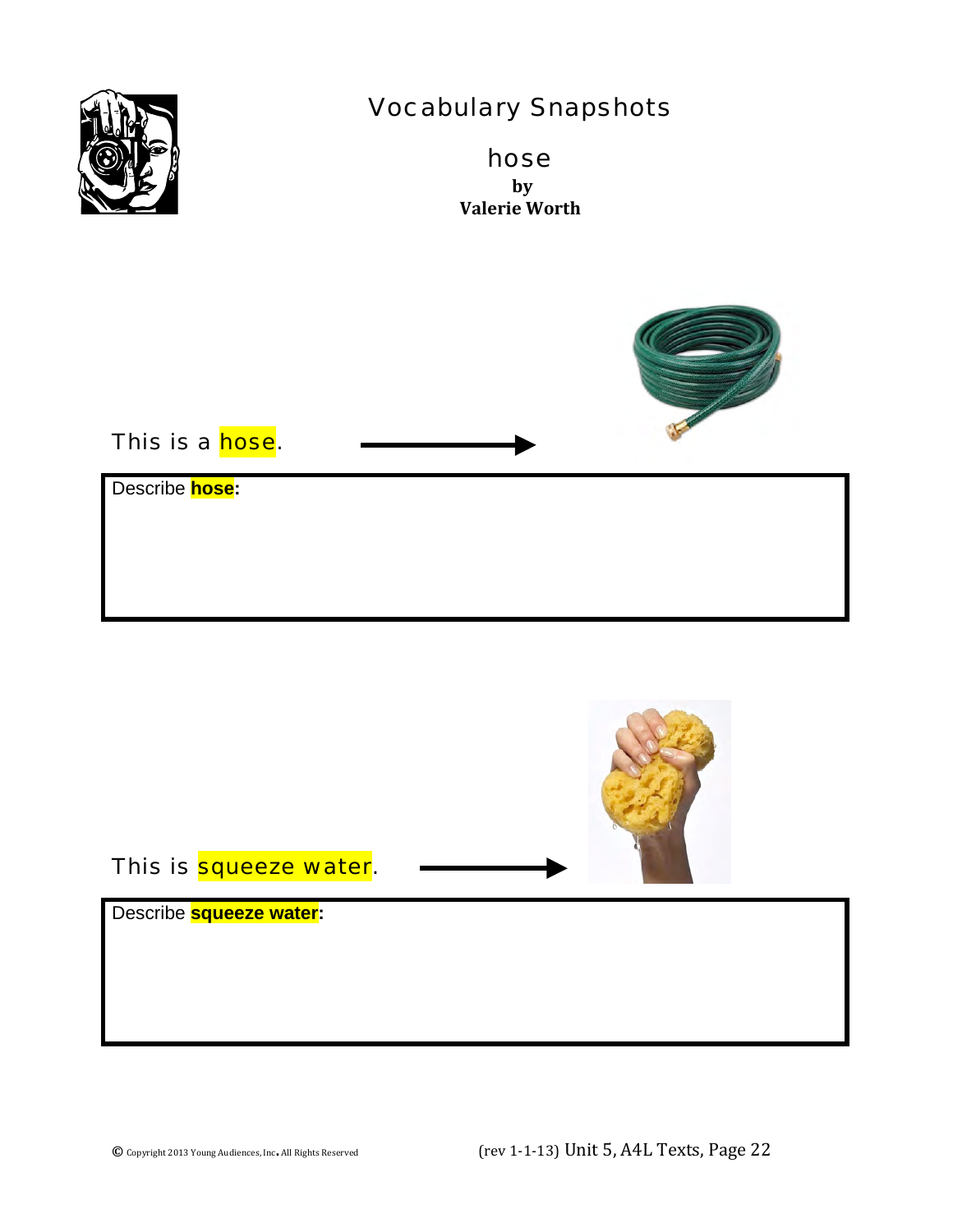### "hose"Vocabulary Snapshots **-** *continued*

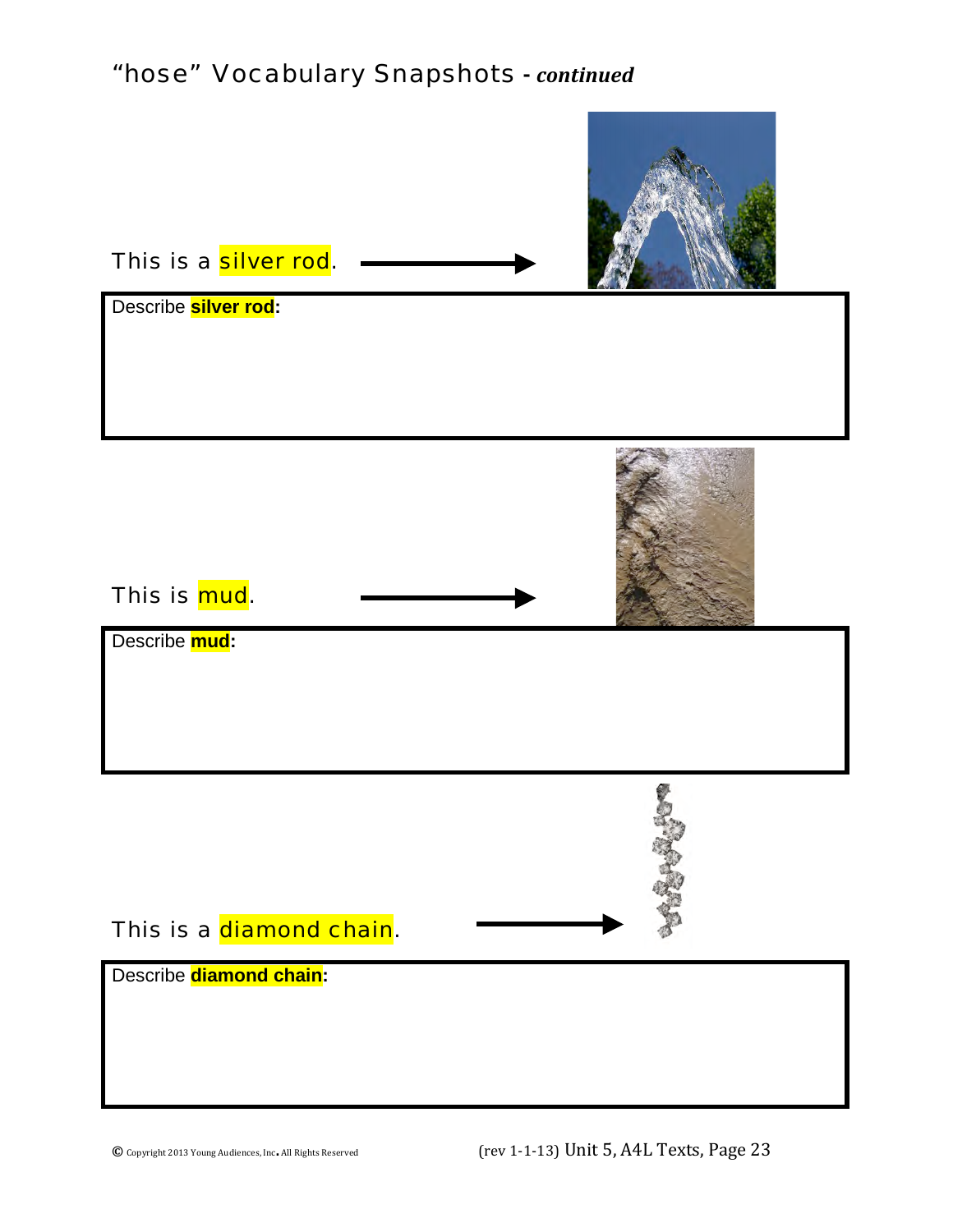## "hose"Vocabulary Snapshots **-** *continued*



This is a rainbow.

Describe **rainbow:**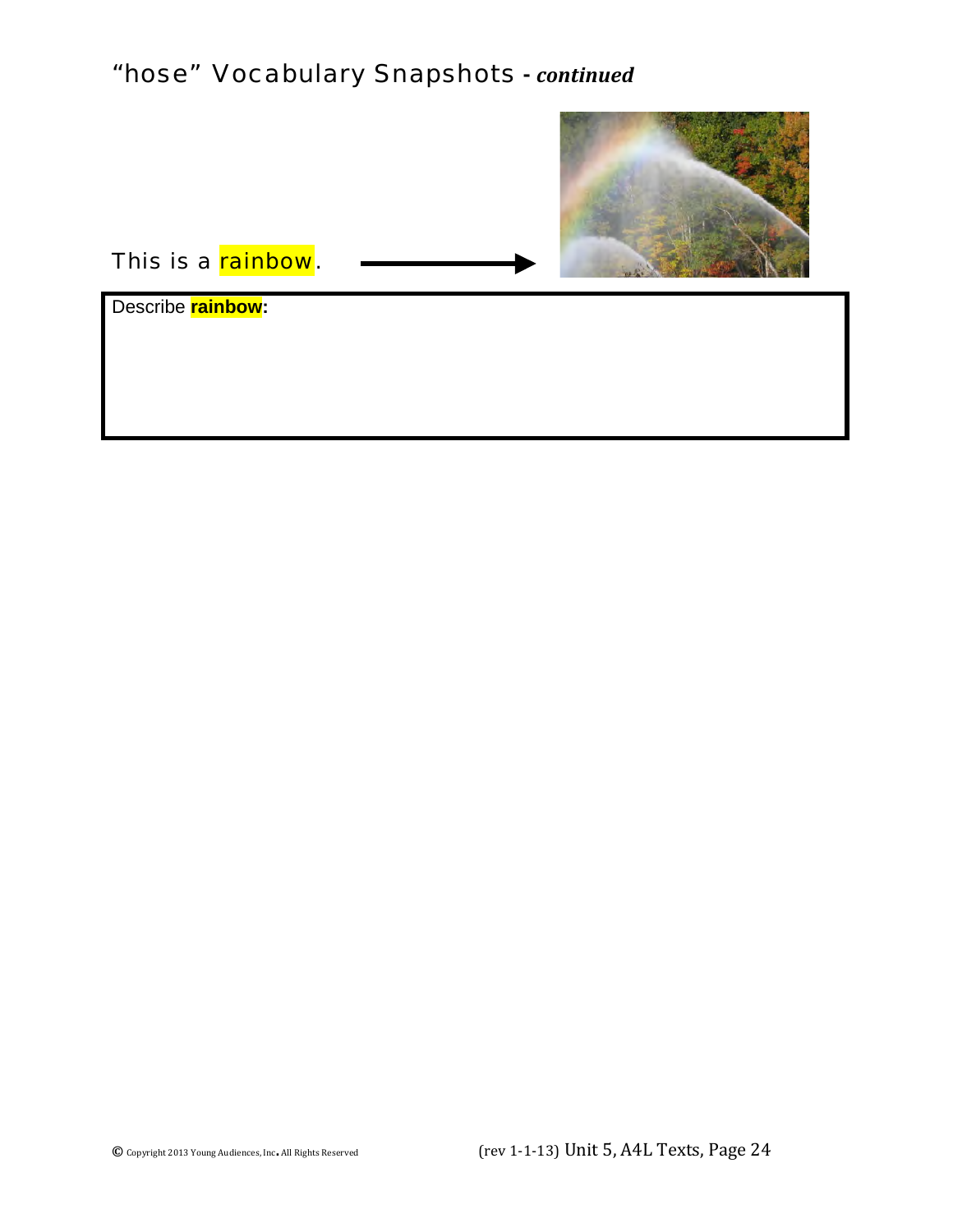#### hose **By Valerie Worth**

The hose Can squeeze Water to A silver rod That digs Hard holes In the mud, Or, muzzled Tighter by The nozzle, Can rain Chill diamond Chains Across the yard, Or, fanned Out fine, Can hang A silk Rainbow Halo Over soft fog.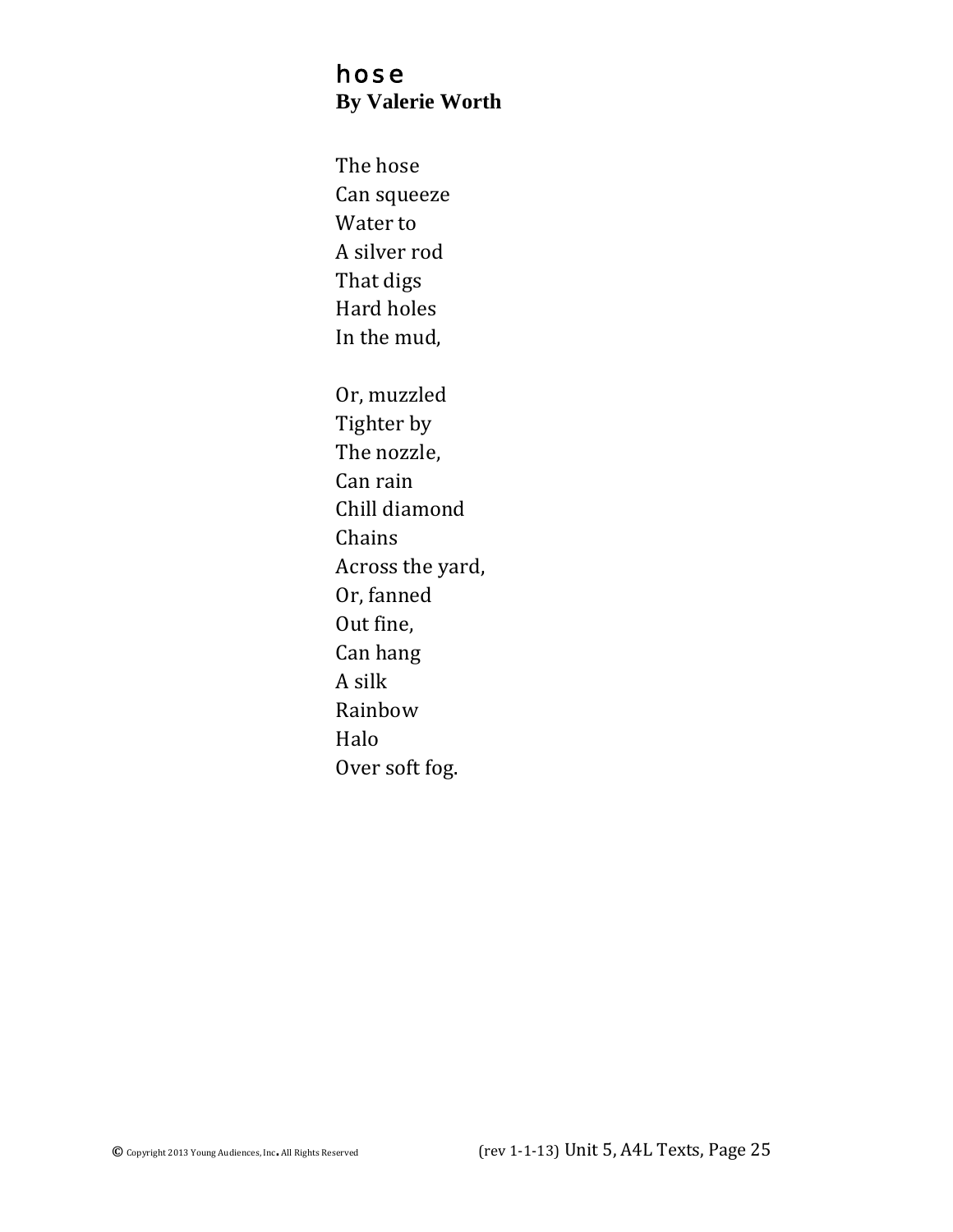

### Vocabulary Snapshots

## A Writing Kind of Day

**by Ralph Fletcher**



### This is raining.

Describe **raining:**



This is a <mark>drop in a puddle</mark>.—

Describe **drop in a puddle:**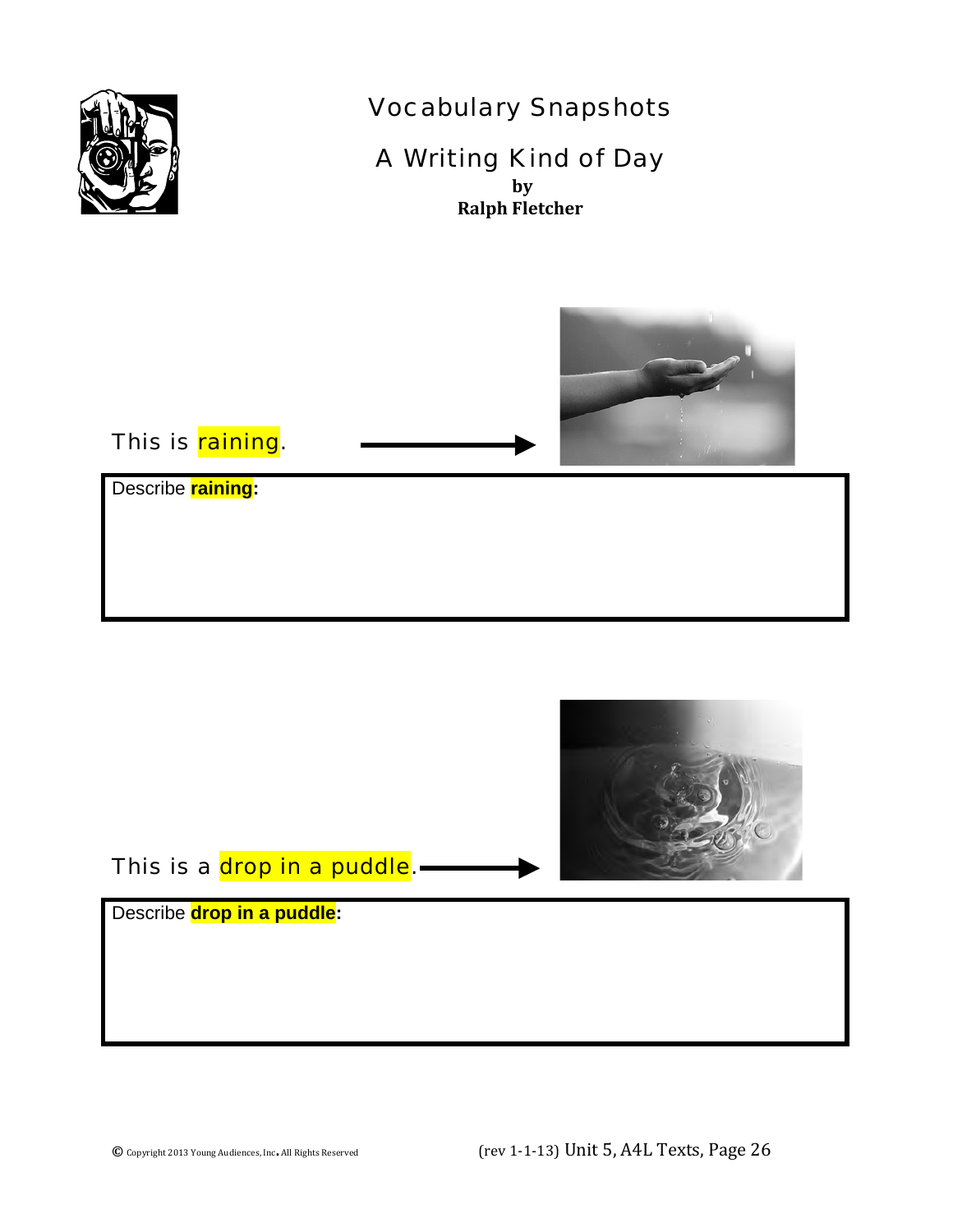## "A Writing Kind of Day"Vocabulary Snapshots **-** *continued*